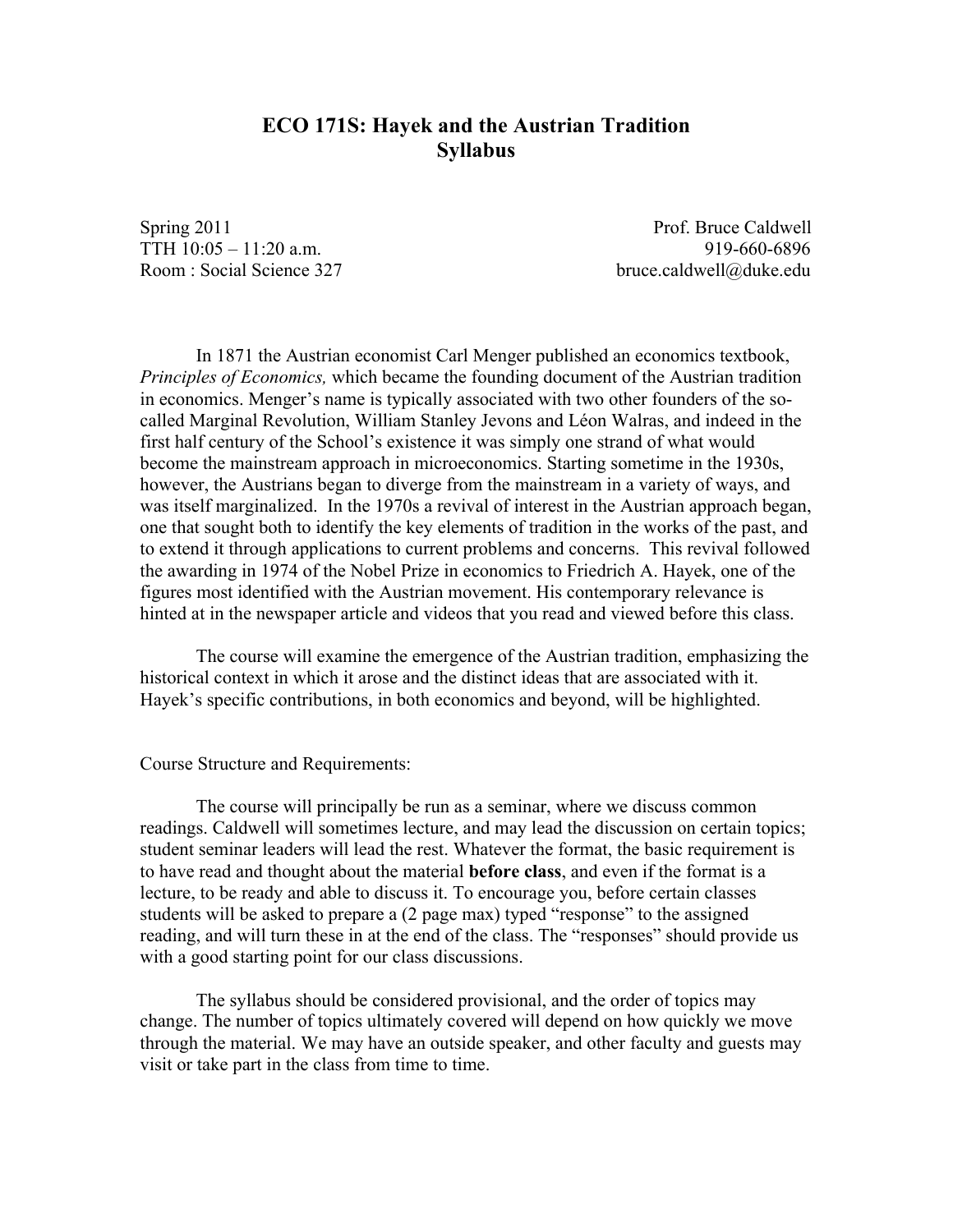Grades will be based on the following: 30% for the assigned "response" papers, for performance leading the seminar presentations, and for general seminar participation; 30% for performance on a take home exam, which students will have one week to write; and 40% for a term paper. For a seminar to be a success, everyone must attend class and participate. If you cannot commit to this, this is not the class for you. Any absence not approved in advance by me is graded as a zero, as is any failure to turn in the reading response. I will attempt to keep you informed about your performance/participation grade during the semester through Blackboard.

The term paper should be 15 to 20 pages, typed, plus a bibliography. You must have your topic chosen by an agreed upon date in February, an outline and initial bibliography turned in by an agreed upon date in March, and the final draft of the paper is due **April 7.** I will read them and choose four for classroom presentations, which will take up the last two sessions of class. A list of acceptable topics is included at the end of the syllabus; the set of possible topics is infinite.

Students are warned that the Duke Community Standard's prohibition on plagiarism is in effect, enforced, and taken very seriously. Each student is responsible for knowing what constitutes a violation. I should perhaps add that I am not as stupid as I look, and though I have not read everything, I know others who have, and can consult with them readily if suspicious.

Students will purchase the two texts indicated below. PDFs of other material (articles and book excerpts) will either be posted on Blackboard or their availability online will be noted.

Texts:

Bruce Caldwell, *Hayek's Challenge: An Intellectual Biography of F.A. Hayek.*  Chicago: University of Chicago Press, 2004. paperback.

F.A. Hayek, *The Road to Serfdom: Texts and Documents,* edited by Bruce Caldwell. Chicago: University of Chicago Press, 2007. paperback.

#### Course Outline

0. Some Things to Watch and Read before the First Day of Class

"Fear the Boom and Bust" **http://www.youtube.com/watch?v=d0nERTFo-Sk** "I'm in Love with Friedrich Hayek"

**http://www.youtube.com/watch?v=psosLpDALuA**

Virginia Postrel, "Friedrich the Great," *Boston Globe*, 01/11/04

**http://www.boston.com/news/globe/ideas/articles/2004/01/11/friedrich\_the\_great/**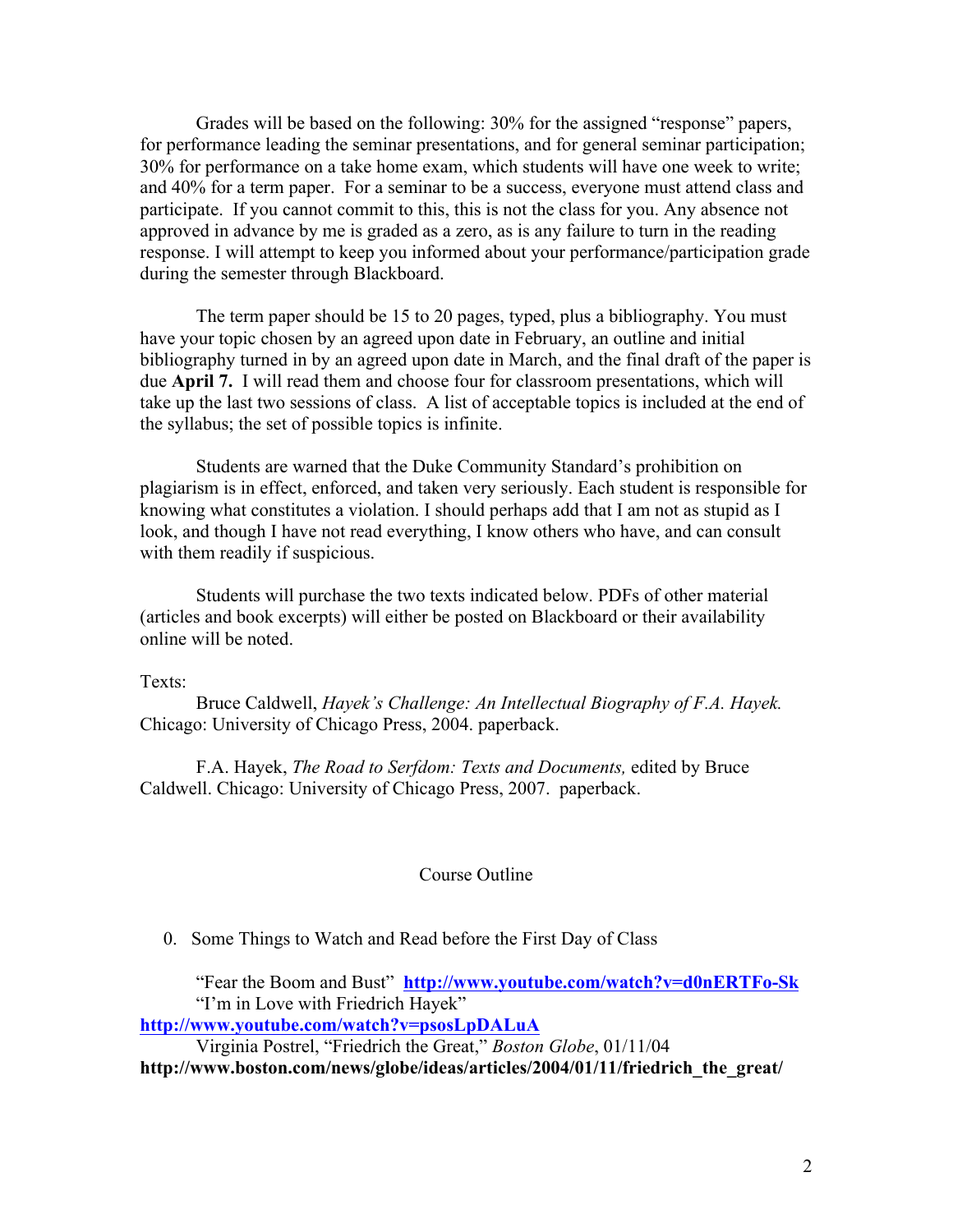- 1. Background and Overview
	- a. Some background on economic methodology and on the history of economic thought before the Austrians
	- b. The Marginal Revolution
	- c. The Austrian School, then and now

## Readings:

Bruce Caldwell, "Positivism," available at *New Palgrave* online via Perkins Bruce Caldwell, introductory chapter of *Hayek's Challenge* (henceforth HC) Jacob Viner, "Adam Smith and Laissez Faire," 1927 – Blackboard Philip Mirowski, "Physics and the 'Marginalist Revolution'," *Cambridge Journal of Economics,* 1984 – Blackboard

Peter Boettke and Pete Leeson - "The Austrian School of Economics, 1950-2000" – Blackboard

2. Menger's *Principles*

## Readings:

Carl Menger, *Principles of Economics*, Preface, Chapter 1, pp. 94-101 of Chapter 2, pp. 121-141 of Chapter 3, Chapter 5, & pp. 257-62 of Chapter 8, Mises Institute (henceforth MI): **www.mises.org** Caldwell, HC – Chapter 1

3. The *Investigations* and the *Methodenstreit*

Readings: Gustav Schmoller's Review of Menger's *Principles –* HC, Appendix A Caldwell,  $HC -$ chapters 2, 3 & 4 Carl Menger, *Investigations,* Book 1, Chapters 7 & 8, MI

4. Positivism and Socialism, and the Transition to Hayek

Readings: Handout – Chronology of the Austrian School Caldwell,  $HC -$ chapters 5 & 6

5. Monetary Theory and the Debate with Keynes

Readings: Hayek, *Monetary Theory and the Trade Cycle*, chapter 1 – MI Caldwell, "Editors introduction," *Contra Keynes and Cambridge* – Blackboard Roger Garrison, *Time and Money,* chapter 1, Garrison website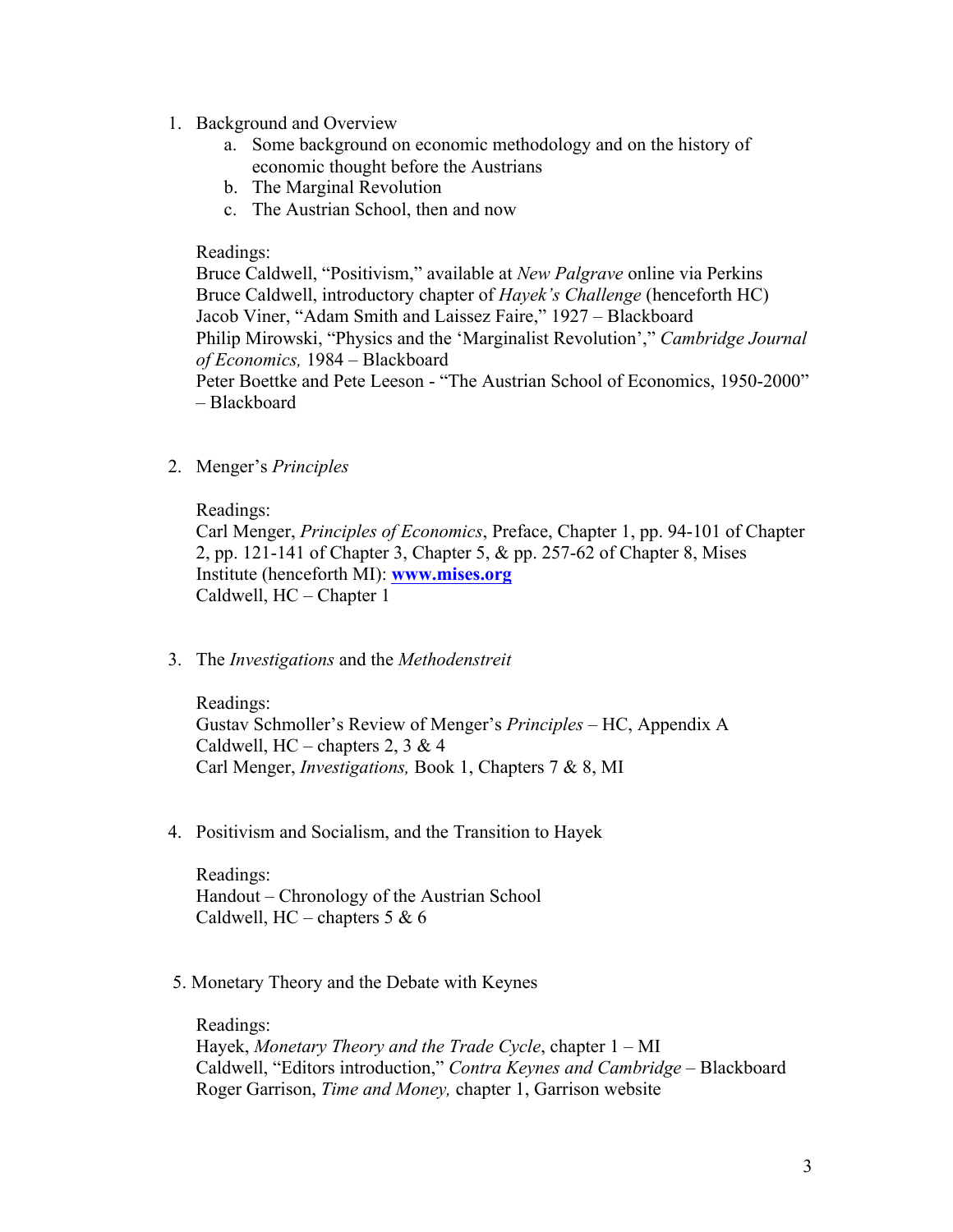#### **http://www.auburn.edu/~garriro/tamchap1.htm**

Garrison, Chapters  $3 \& 4 - Blackboard$ Hayek, "The Keynes Centenary: The Austrian Critique" – Blackboard

6. The Socialist Calculation Debate(s)

### Readings:

Ludwig von Mises: "Economic Calculation in the Socialist Commonwealth," pp. 87-110, 116-22, concluding paragraph– MI Oskar Lange, "On the Economic Theory of Socialism" – Blackboard Hayek, "Socialist Calculation III: The Competitive 'Solution'" – Chapter 9 of *Individualism and Economic Order (IEO).* – MI Israel Kirzner, "The Economic Calculation Debate: Lessons for Austrians" – **Blackboard** 

7. Economics and the Knowledge Problem

Readings:

Hayek "Economics and Knowledge" – Chapter 2, *IEO –* Blackboard Hayek, "The Use of Knowledge in Society" – Chapter 4, *IEO* – Blackboard Hayek, "The Meaning of Competition" – Chapter 5, *IEO* – Blackboard

- 8. The Abuse of Reason Project and *The Road to Serfdom*
	- Readings:

Caldwell, "Editor's Introduction," pp. 1-45, *Studies on the Abuse and Decline of Reason* – Blackboard Hayek, *The Road to Serfdom,* Prefaces, Foreword, and Hayek's Introduction (that is, pp. 37-64), then Chapters  $1 - 11$ .

9. Hayek's Political and Social Philosophy

Readings: Hayek, "Individualism: True and False," pp. 46-74, *Studies on the Abuse and Decline of Reason –* Blackboard Hayek, "Liberalism" – Blackboard Hayek, "The Errors of Constructivism" – Blackboard Excerpts from *Constitution of Liberty* and *Law, Legislation, and Liberty*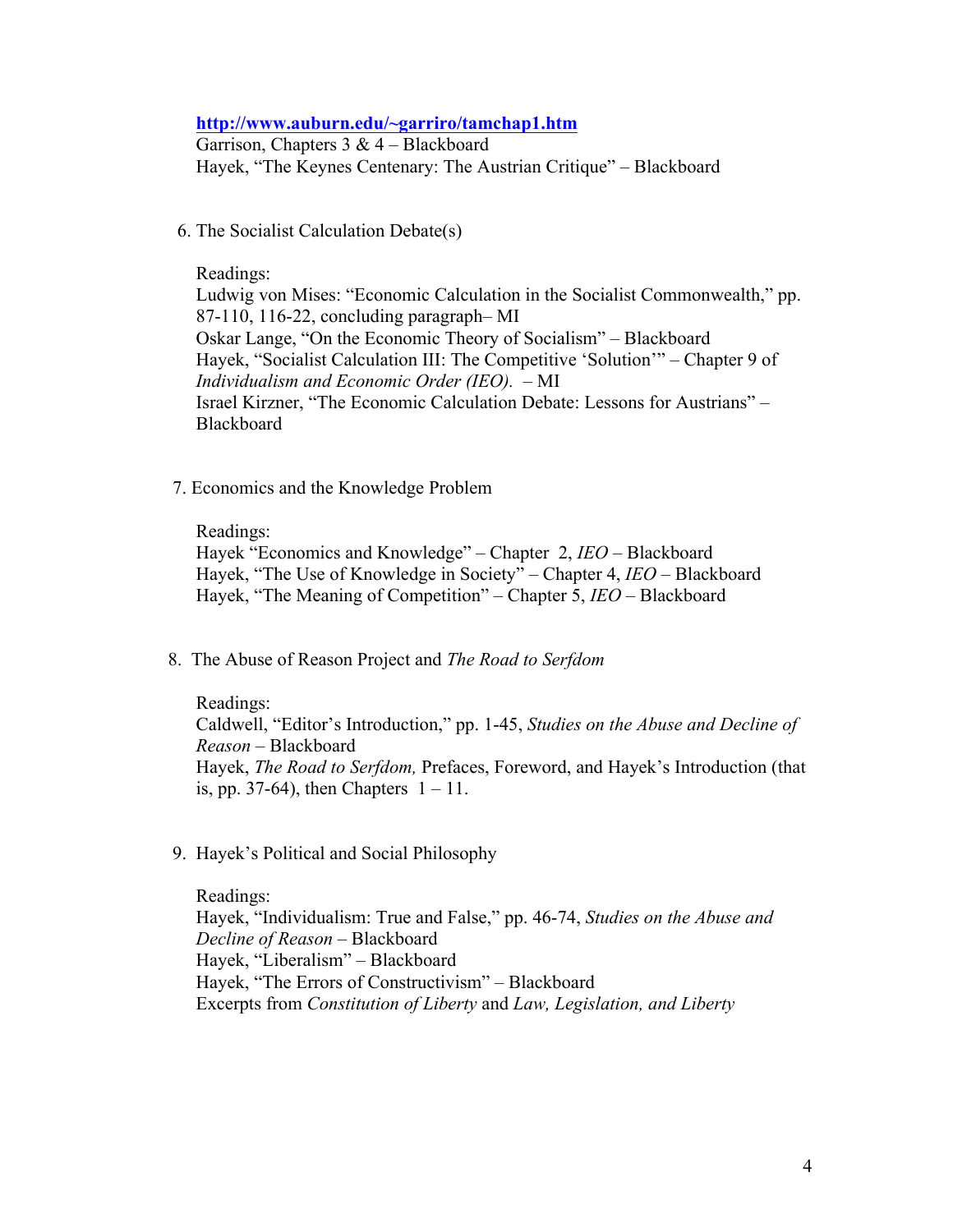10. Mises and Kirzner on Method, the Market Process and the Entrepreneur

Readings: Ludwig von Mises, *Human Action*, chapters 1, 2 & 4 – MI Mises, "Profit and Loss" – MI Israel Kirzner, "Entrepreneurial Discovery and the Competitive Market Process: An Austrian Approach," *Journal of Economic Literature*, March 1997 – JSTOR

11. Spontaneous Orders, Complex Phenomena, and Hayek's Challenge to Economics

Readings: Hayek, "The Theory of Complex Phenomena" – Blackboard Hayek, "The Pretence of Knowledge" – Blackboard Hayek, "Cosmos and Taxis" or "Epilogue" or some other reading from *LLL* Caldwell, HC, last chapter.

12. Class Reports

## Possible Paper Topics

Review and assess the debate between Caldwell and Joseph Salerno on the proper interpretation of Hayek's role in the Austrian School pantheon.

The Austrian economists defend their approach as value free. Others claim it is just apologetics for markets. Describe and assess the debate.

Herman Finer wrote *Road to Reaction* as an explicit attack on *The Road to Serfdom,* and nearly provoked a libel suit. Explicate and assess his arguments, given your knowledge of Hayek's work.

Does Hayek believe that once you have a little bit of government intervention, it is a slippery slope: you must end up in a totalitarian state? Analyze the various interpretations of Hayek's thesis, and arguments on various sides, then draw your conclusions.

Evaluate the *Methodenstreit*. Was either side right? Was it a waste of intellectual energy (Schumpeter), or are both sides necessary in science (Marshall)?

Write a paper on Hayek and Chicago School economist Milton Friedman, or Hayek and public choice theorist James Buchanan, noting contrasts and complementarities in their ideas.